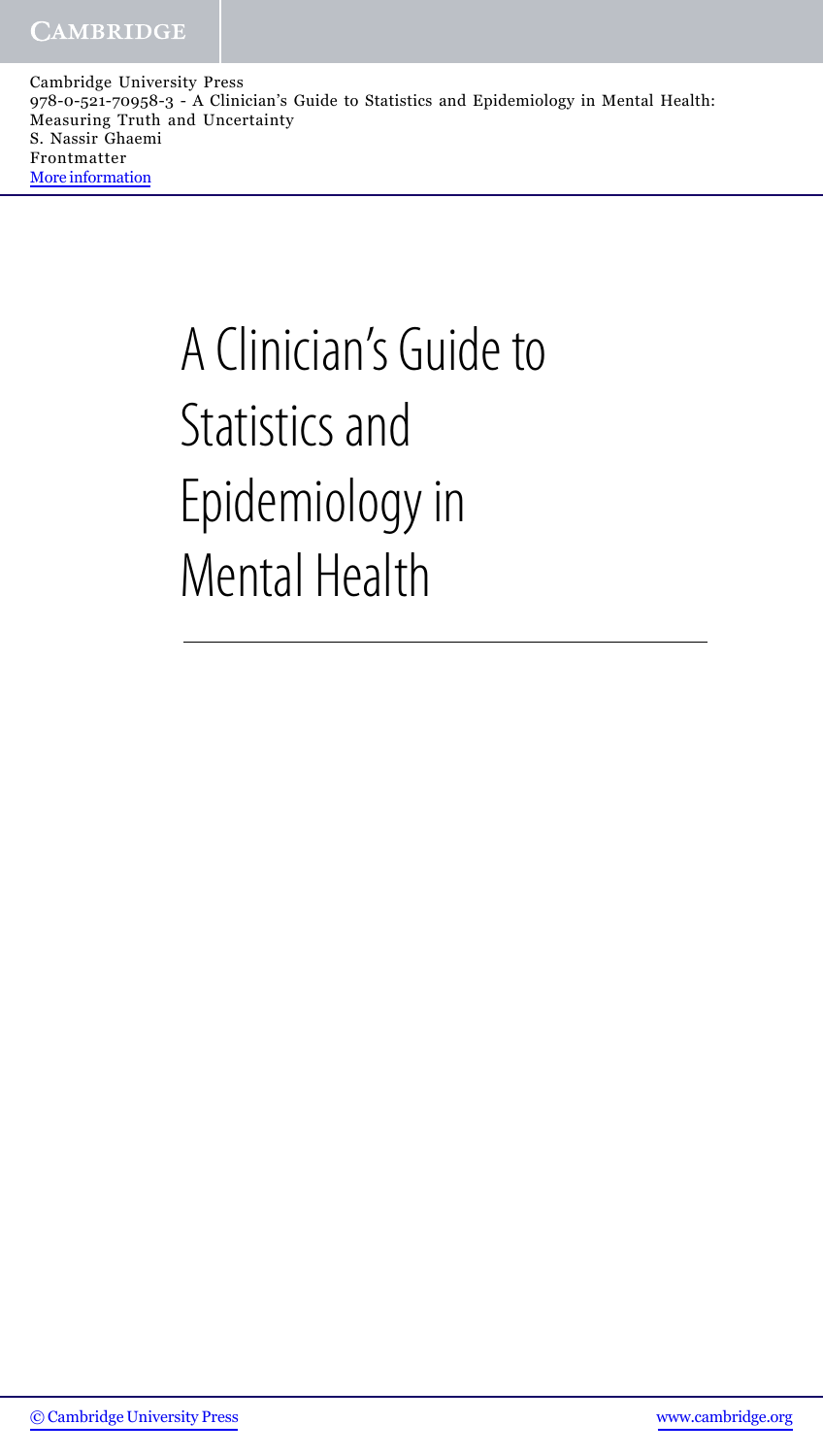# **A Clinician's Guide to Statistics and Epidemiology in Mental Health** Measuring Truth and Uncertainty

#### **S. Nassir Ghaemi MD MPH**

Professor of Psychiatry, Tufts University School of Medicine Director, Mood Disorders Program, Tufts Medical Center Boston, Massachusetts

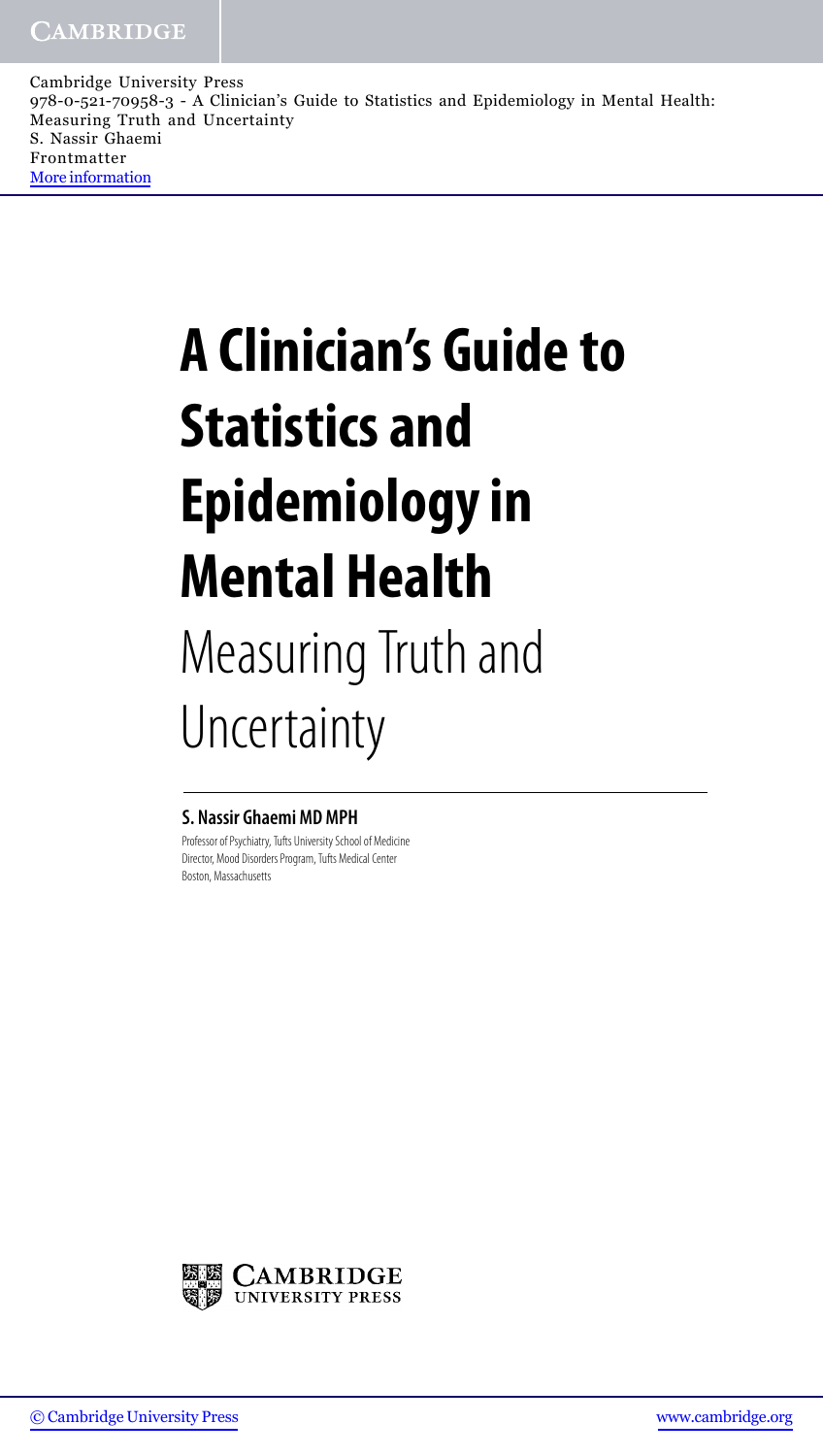> CAMBRIDGE UNIVERSITY PRESS Cambridge, New York, Melbourne, Madrid, Cape Town, Singapore, São Paulo, Delhi

Cambridge University Press The Edinburgh Building, Cambridge CB2 8RU, UK

Published in the United States of America by Cambridge University Press, New York

www.cambridge.org Information on this title: www.cambridge.org/9780521709583

<sup>c</sup> S. N. Ghaemi 2009

This publication is in copyright. Subject to statutory exception and to the provisions of relevant collective licensing agreements, no reproduction of any part may take place without the written permission of Cambridge University Press.

First published 2009

Printed in the United Kingdom at the University Press, Cambridge

*A catalog record for this publication is available from the British Library*

*Library of Congress Cataloging in Publication data* Ghaemi, S. Nassir. A clinician's guide to statistics and epidemiology in mental health : measuring truth and uncertainty / S. Nassir Ghaemi. p. ; cm. Includes bibliographical references and index. ISBN 978-0-521-70958-3 (pbk.) 1. Psychiatry – Statistical methods. 2. Psychiatric epidemiology. I. Title. [DNLM: 1. Psychiatry – methods. 2. Statistics as Topic. 3. Mental Disorders – epidemiology. WM 30 G411c 2009] RC467.8.G53 2009 362.2- 0422 – dc22 2009019273

ISBN 978-0-521-70958-3 paperback

Cambridge University Press has no responsibility for the persistence or accuracy of URLs for external or third-party Internet websites referred to in this publication, and does not guarantee that any content on such websites is, or will remain, accurate or appropriate.

Every effort has been made in preparing this publication to provide accurate and up-to-date information which is in accord with accepted standards and practice at the time of publication. Although case histories are drawn from actual cases, every effort has been made to disguise the identities of the individuals involved. Nevertheless, the authors, editors and publishers can make no warranties that the information contained herein is totally free from error, not least because clinical standards are constantly changing through research and regulation. The authors, editors and publishers therefore disclaim all liability for direct or consequential damages resulting from the use of material contained in this publication. Readers are strongly advised to pay careful attention to information provided by the manufacturer of any drugs or equipment that they plan to use.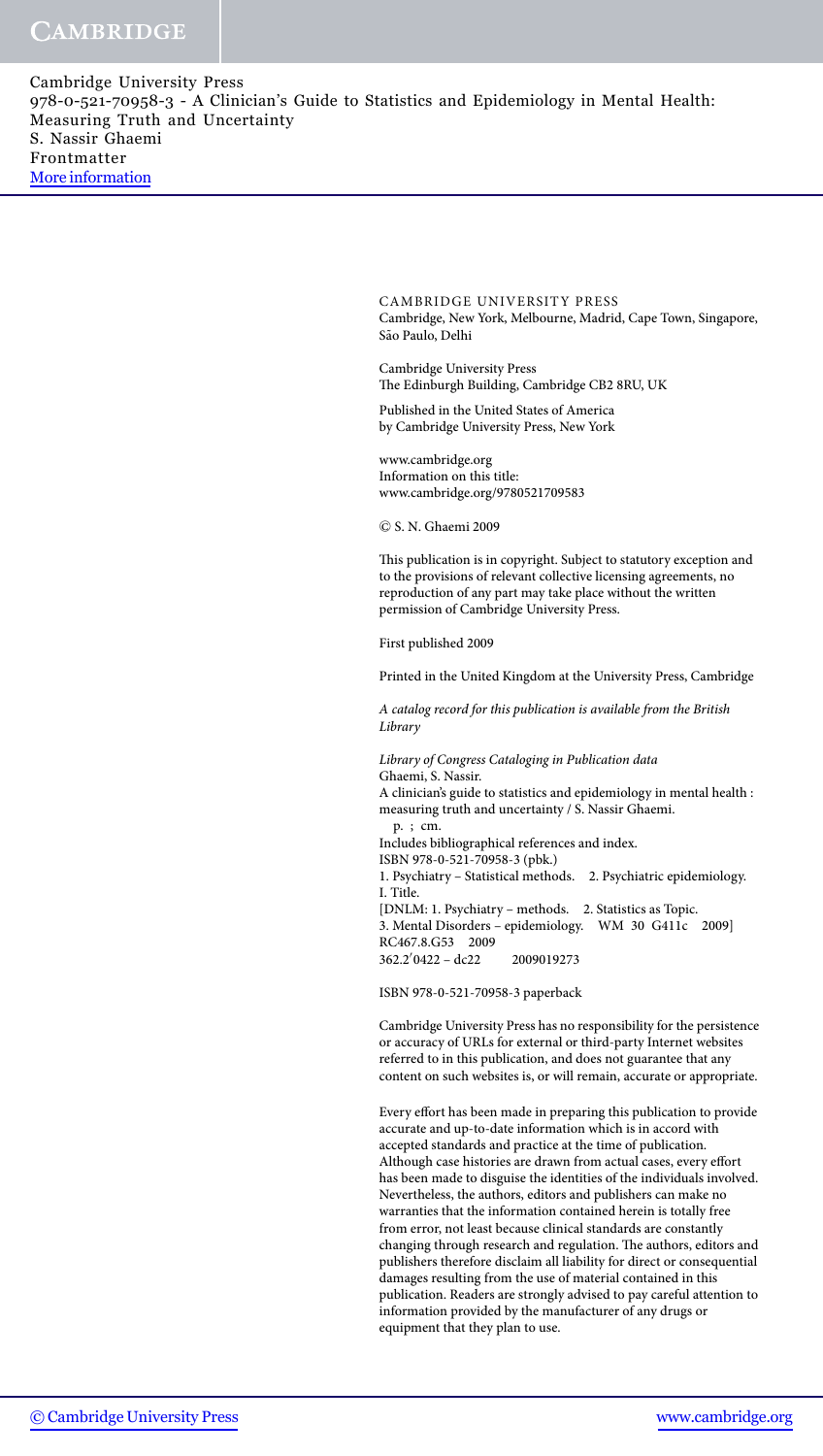> To my father, Kamal Ghaemi MD and my mother, Guity Kamali Ghaemi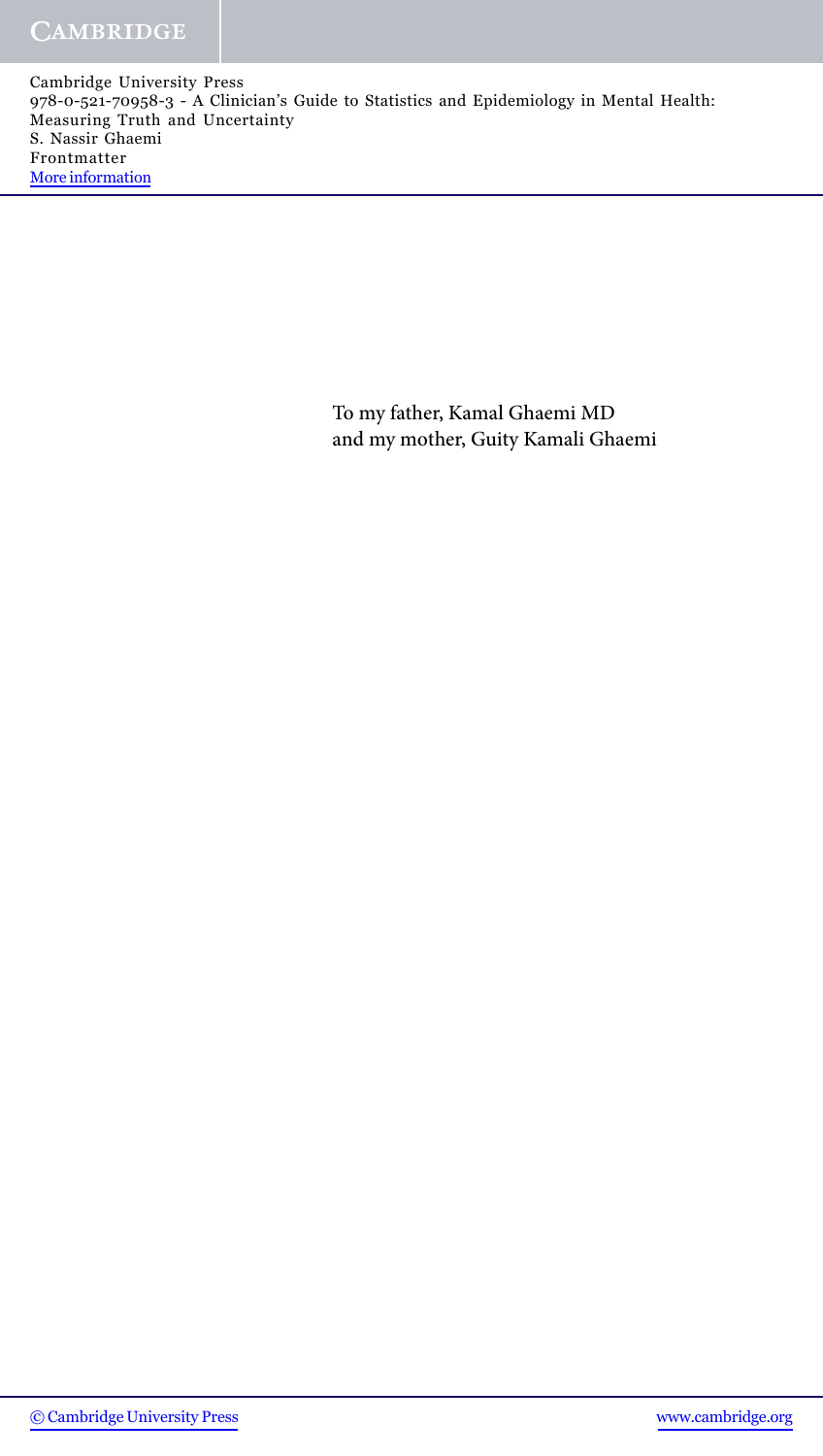> Errors in judgment must occur in the practice of an art which consists largely of balancing probabilities.

William Osler (Osler, 1932; p. 38)

The genius of statistics, as Laplace defined it, was that it did not ignore errors; it quantified them.

(Menand, 2001; p. 182)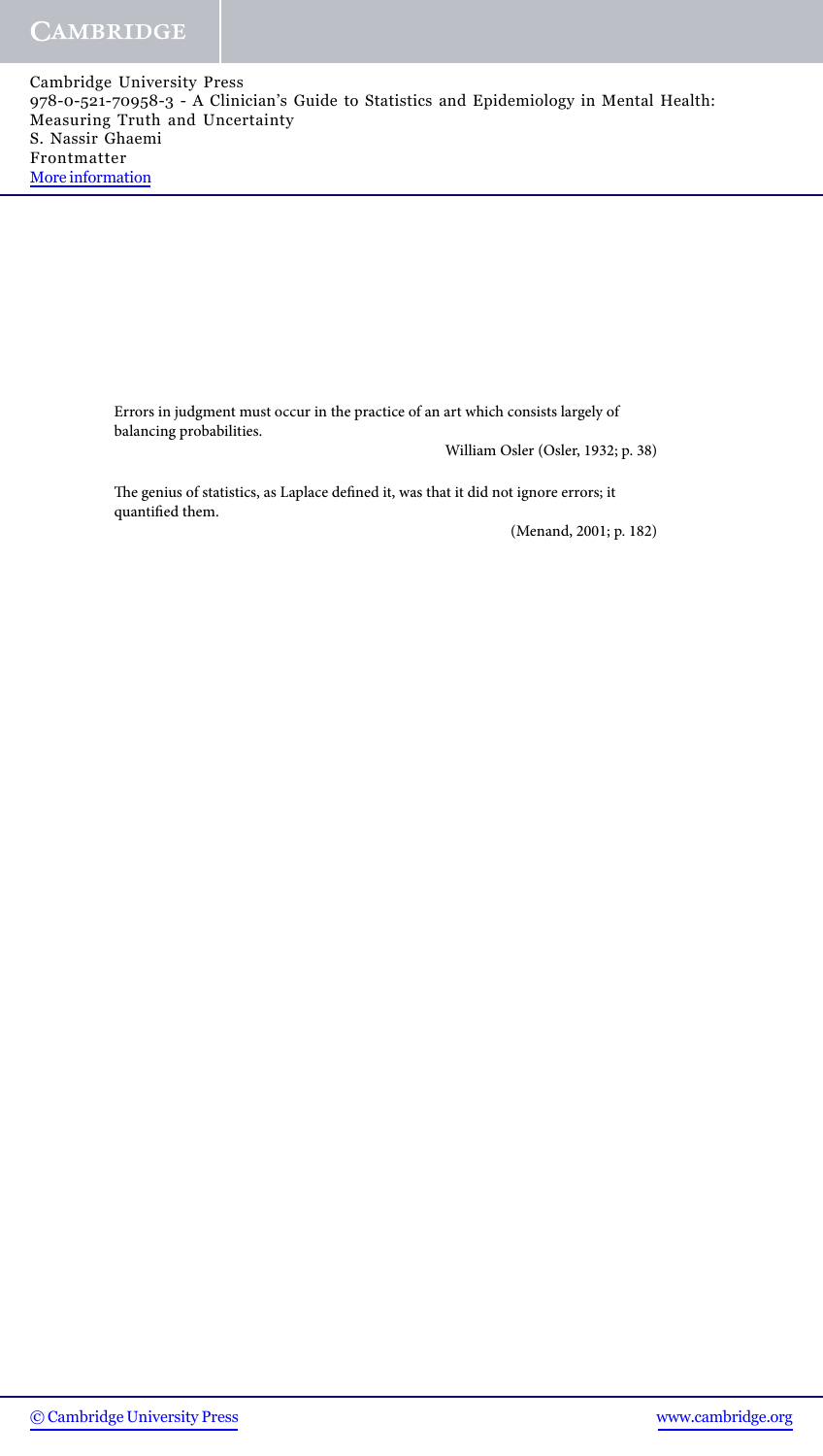## **Contents**

*Preface* xi *Acknowledgements* xiii

### Section 1: Basic concepts

- 1 **Why data never speak for themselves** 1
- 2 **Why you cannot believe your eyes: the Three C's** 5
- 3 **Levels of evidence** 9

#### Section 2: Bias

- 4 **Types of bias** 13
- 5 **Randomization** 21
- 6 **Regression** 27

#### Section 3: Chance

- 7 **Hypothesis-testing: the dreaded p-value and statistical significance** 35
- 8 **The use of hypothesis-testing statistics in clinical trials** 45
- 9 **The better alternative: effect estimation** 61
	- Section 4: Causation
- 10 **What does causation mean?** 71
- 11 **A philosophy of statistics** 81

#### Section 5: The limits of statistics

- 12 **Evidence-based medicine: defense and criticism** 87
- 13 **The alchemy of meta-analysis** 95
- 14 **Bayesian statistics: why your opinion counts** 101

Section 6: The politics of statistics

- 15 **How journal articles get published** 113
- 16 **How scientific research impacts practice** 117
- 17 **Dollars, data, and drugs** 121
- 18 **Bioethics and the clinician/researcher divide** 127

*Appendix* 131 *References* 138 *Index* 144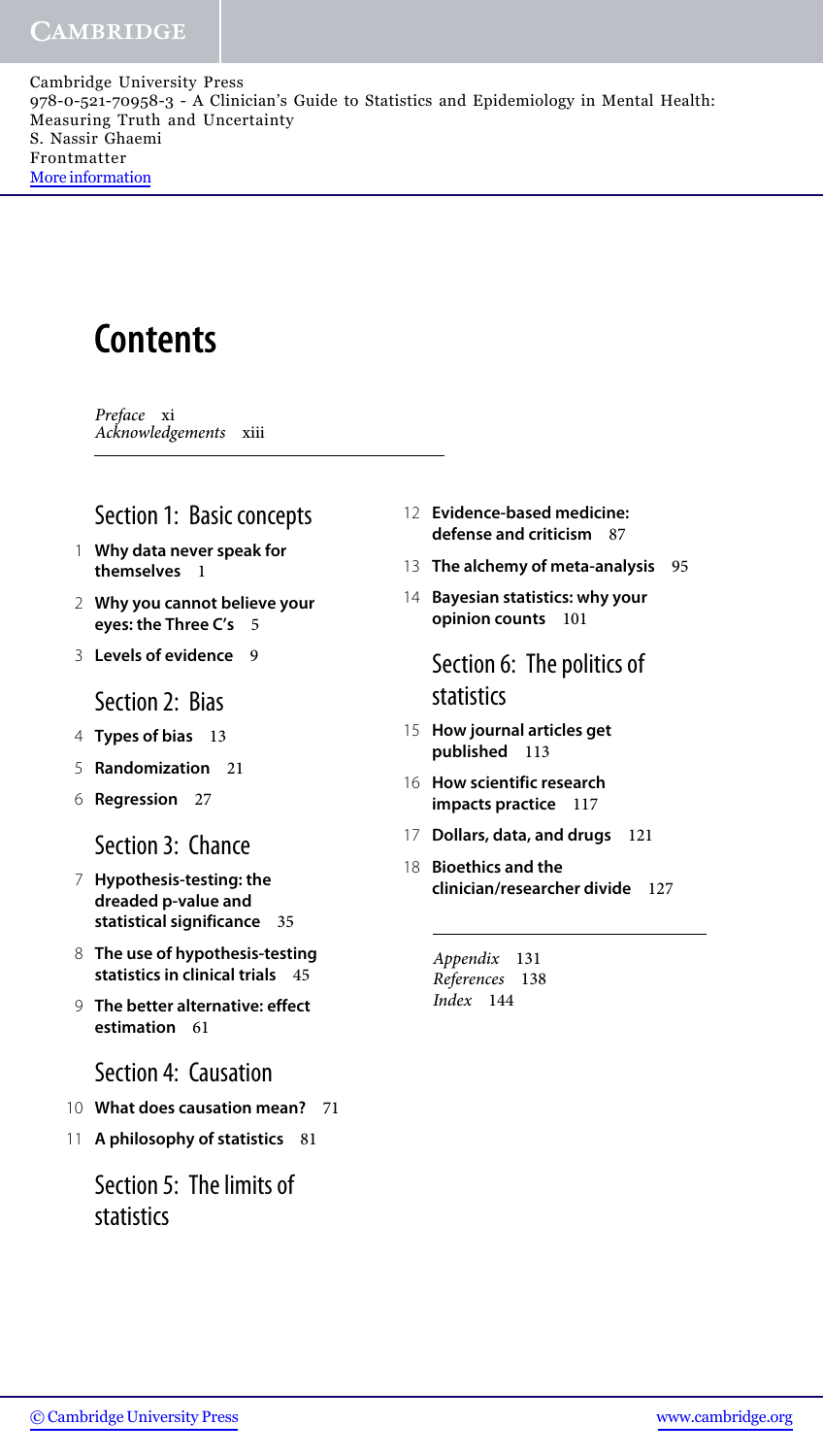### **Preface**

Medicine without statistics is quackery; statistics without medicine is numerology. Perhaps this is the main reason why clinicians should care about statistics.

Statistics in medicine began in the early nineteenth century (it was called "the numerical method" then) and its debut involved disproving the most common and widely accepted medical treatment for millennia: bleeding. From ancient Rome until 1900, all physicians – from Galen to Avicenna to Benjamin Rush – strongly and clearly advocated bleeding as the treatment for most medical illnesses. This was based on a theory, most clearly defined by Galen: four humors in the body, if out of balance, led to disease; bleeding rebalanced the humors.

Of course this was all wrong. Even the dullest physician today would know better. How was it disproven?

Statistics.

Pierre Louis, the founder of the numerical method, counted 40 patients with pneumonia treated with bleeding and showed that the more they were treated, the sooner they died. Bleeding did not treat pneumonia, it worsened it (Louis, 1835).

Counting – that was the essence of the numerical method; and it remains the essence of statistics. If you can count, you can understand statistics. And if you can't (or won't) count, you should not treat patients.

Simply counting patients showed that the vaunted experience of the great medical geniuses of the past was all for nought. And if Galen and Avicenna could be mistaken, so can you.

The essence of the need for medical statistics is that you cannot count on your own experience, you cannot believe your eyes, you cannot simply practice medicine based on what you think you observe. If you do this, you are practicing pre-nineteenth century, prescientific, prestatistical medicine.

The bleeding of today, in other words, could well be the Prozac or the psychotherapy that so many of us mental health clinicians prescribe. We should not do things just because everyone else is doing it, or because our teachers told us so. In medicine, the life and death of our patients hang in the balance; we need better reasons for preserving life, or causing death, than simply opinion: we need facts, science ... statistics.

Clinicians need statistics, then, to practice scientifically and ethically. The problem is that many, if not most, doctors and clinicians, though trained in biology and anatomy, fear numbers; mathematics is foreign to them, statistics alien.

There is no way around it though; without counting, medicine is not scientific. So how can we get around this fear and begin to teach statistics to clinicians?

I find that clinicians whom I meet in the course of lectures, primarily about psychopharmacology, crave this kind of framing of how to read and analyze research studies. Residents and students also are rarely and only minimally exposed to such ideas in training, and, in the course of journal club experiences, I find that they clearly benefit from a systematic exposition of how to assess evidence. Many of the confusing interpretations heard by clinicians are due to their own inability to critically read the literature. They are aware of this fact, but are unable to understand standard statistical texts. They need a book that simply describes what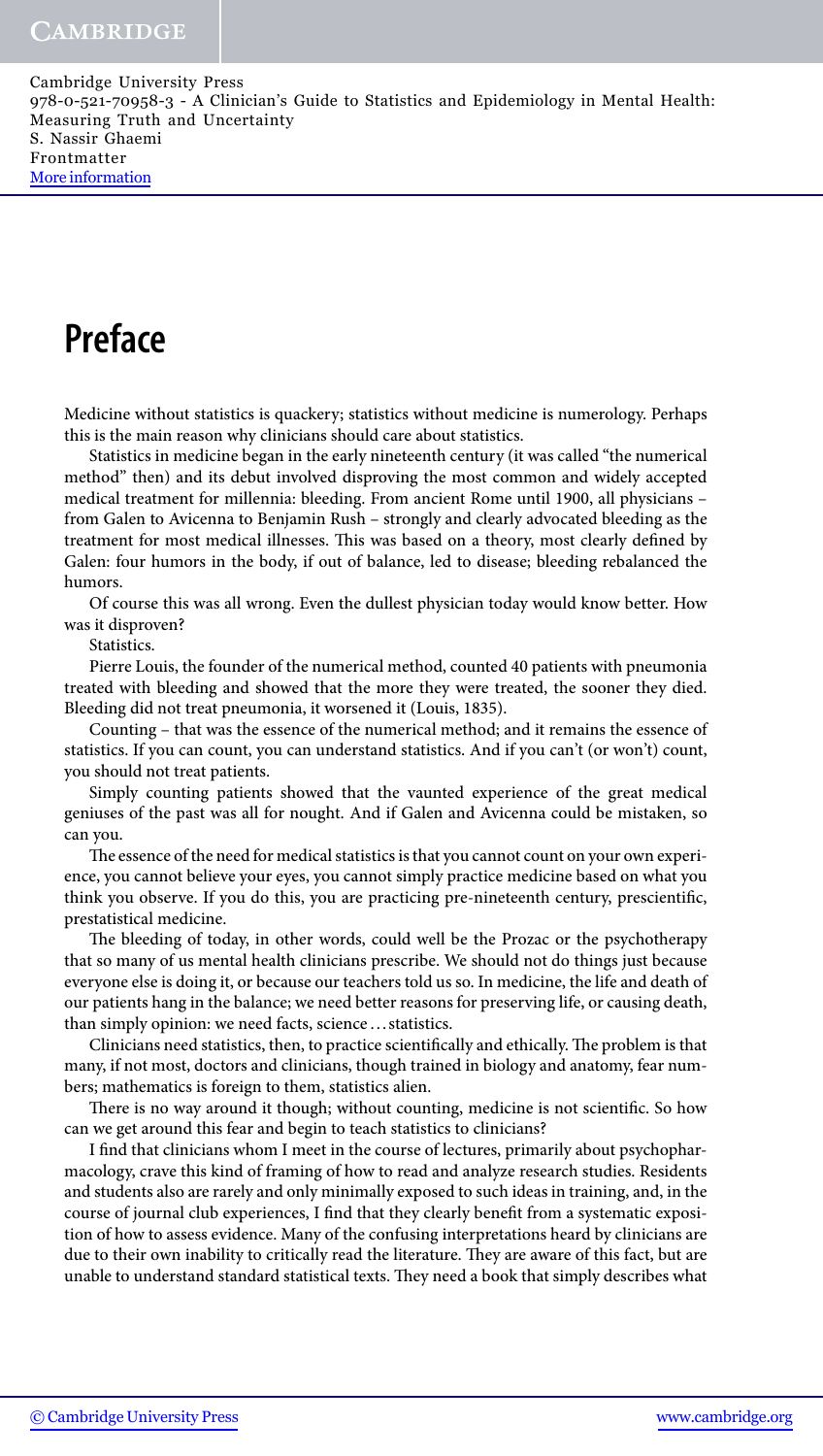#### **Preface**

they need to know and is directly relevant to their clinical interests. I have not found such a book that I could recommend to them.

So I decided to write it.

A final preliminary comment, aimed more at statisticians than clinicians. This book does not seek to teach you how to *do* statistics (though the Appendix provides some instruction on conducting regression analysis); it seeks to teach you how to *understand* statistics. It is for the clinician or researcher who wants to understand what he or she is doing or seeing; not for a statistician who wants to run a specific test. There are no discussions of parametric versus non-parametric tests here; plenty of textbooks written by statisticians exist for that purpose. This is a book *by* a clinical researcher in psychiatry *for* clinicians and researchers in the mental health professions. It is not written for statisticians, many of whom will, I expect, find it unsatisfying. Matters of professional territoriality are hard to avoid. I suppose I might feel the same if a statistician tried to write a book about bipolar disorder. I am sure I have certain facts wrong, and that some misinterpretations of detail exist. But it cannot be helped, when one deals with matters that are interdisciplinary; some discipline or another will feel out of sorts. I believe, however, that the large conceptual structure of the book is sound, and that most of its ideas are reasonably defensible. So, I hope statisticians do not look at this book, see it as superficial or incomplete, and then simply dismiss it. They are not the ones who need to read it. And I hope that clinicians will take a look, despite their aversion to statistics, and realize that this was written for them.

**xii**